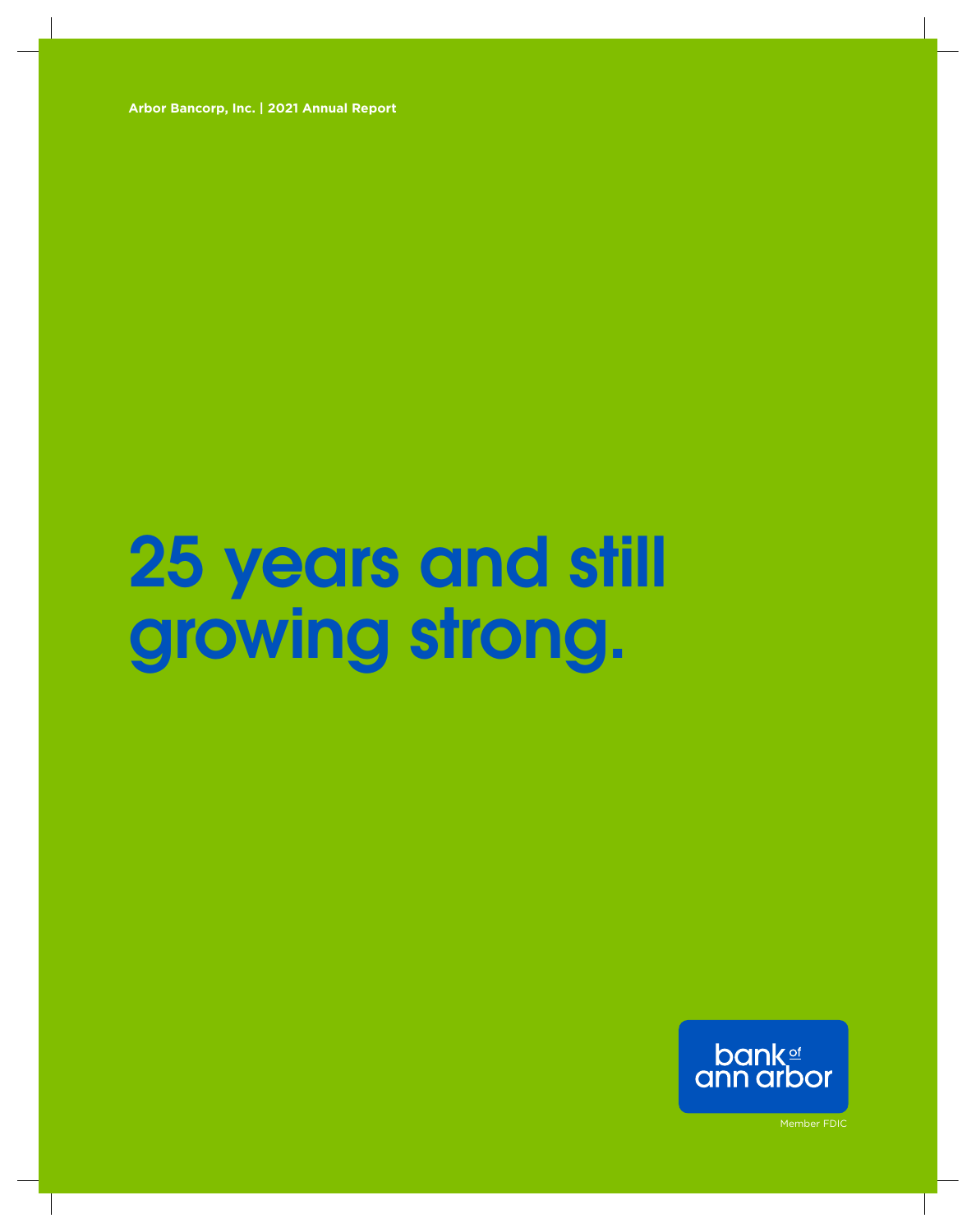# We reached several major milestones in 2021.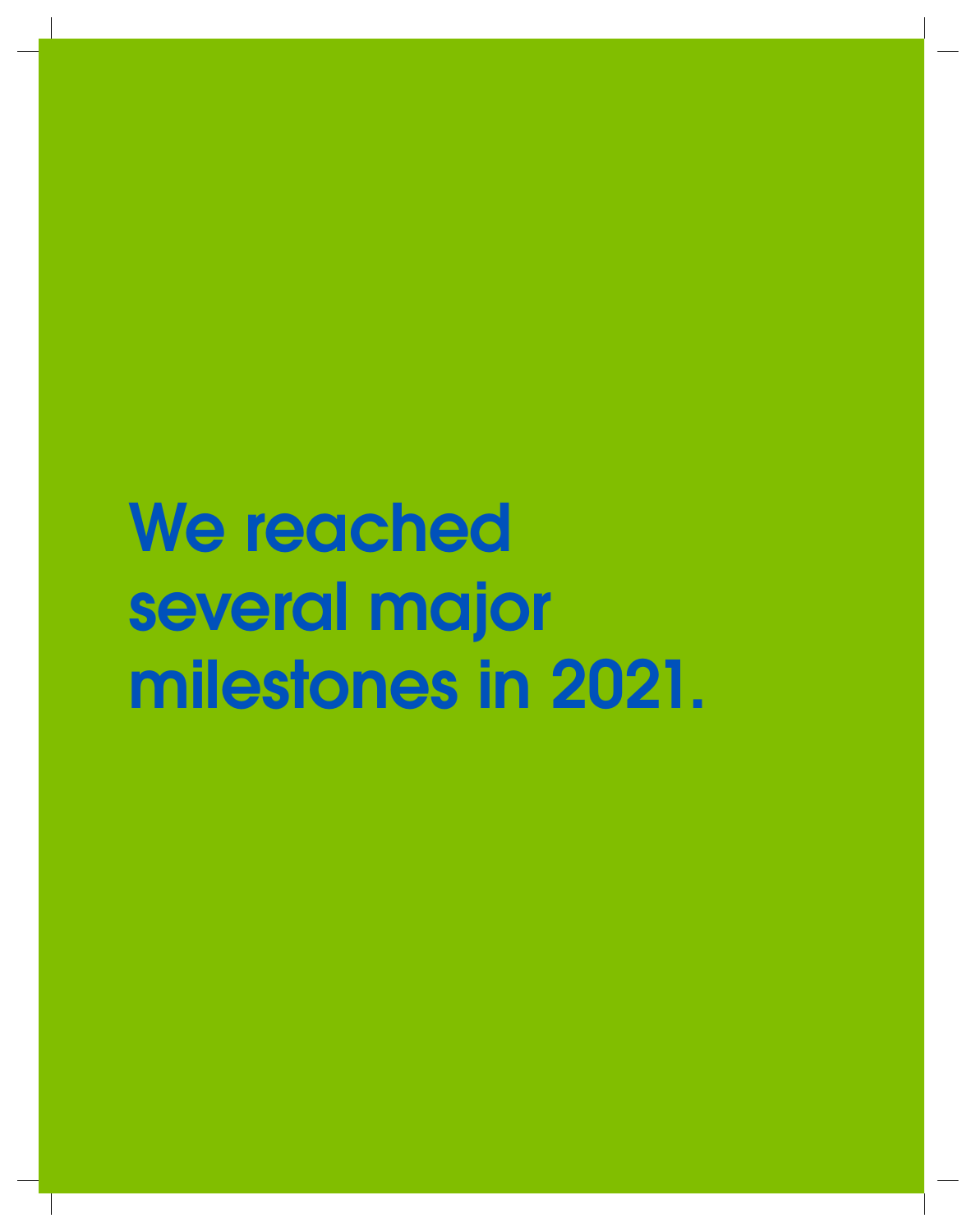## **DEAR FELLOW SHAREHOLDERS:**

In 2021, we celebrated our 25th anniversary. We also grew significantly.

## **FIRST—THE REALLY GOOD NEWS.**

On December 1, our merger with First National Bank in Howell added \$670 million in assets to Bank of Ann Arbor. At yearend, our assets exceeded \$3.3 billion, up from \$2.2 billion a year ago.

With the merger, we now have more than 300 employees—including 100 highly talented bankers from First National—at 17 locations in Washtenaw, Livingston, Oakland and western Wayne counties.

The merger with First National was attractive for many reasons. Livingston County's median household income is tops in Michigan and third highest in the Michigan-Indiana-Ohio tri-state area. This is especially appealing to our Trust and Investment Management Group. First National has grown its deposit market to 12.1%, third highest in the county. Our teams share a similar credit quality culture, and we are adding a seasoned group of lending professionals and a strong credit administration team. First National is particularly strong in consumer lending.

We proudly welcome Stan Dickson, largest shareholder and Vice Chairman of the First National Board, to the Arbor Bancorp and Bank of Ann Arbor Board of Directors. A new Livingston County Community Advisory Board includes First National legacy directors Tim Corrigan, Phil Utter, and Mike Yost, all experienced and longtime members of the Livingston County community.

### **BIRMINGHAM GETS BIGGER AND BETTER.**

On September 7, we announced the purchase of the downtown Birmingham branch of Nicolet National Bank. The branch was previously acquired by Nicolet as part of its merger with mBank. When combined with our existing branch on Woodward Avenue, our presence in the Birmingham market includes loans of more than \$465 million and deposits of \$314 million.

The acquisition of this branch allowed us to redeploy over \$140 million of liquidity, earning a yield of .15% into a portfolio yielding approximately 4.5%. In addition, the branch's Asset Based Lending Group is poised to grow, thanks to the expanded number of commercial lenders throughout the bank who can serve as prime referral sources for those customers who might better fit the ABL model. We welcomed all 13 remarkable bankers to the Bank of Ann Arbor team.

# Welcome to the family, First National and Nicolet National.

#### **GROWING ABOVE AND BEYOND.**

Bank of Ann Arbor achieved record-level growth in a number of areas in 2021.

Our net income exceeded \$37.5 million, topping our previous high in 2019 of \$30.3 million. This growth was aided by our commercial loan portfolio greatly exceeding planned levels, and strong fee income generated by our commercial lenders, trust and investment team, and mortgage lending group. We reserved nearly \$19 million in 2020 to prepare for a possibly painful recession. With credit quality holding up better than anticipated, we released some of those reserves, which positively impacted earnings. We closely monitor our operating expenses and remain dedicated to operating one of the most efficient banks in the country.

Congratulations to our Trust and Investment Management Group, which continued to grow. Assets under management exceeded \$2 billion for the first time in our history. Revenue grew 16% from the prior year to nearly \$9.4 million. Five years ago, revenue was \$5.1 million. We are grateful for our growing list of clients and their legal and accounting professionals who refer us new business.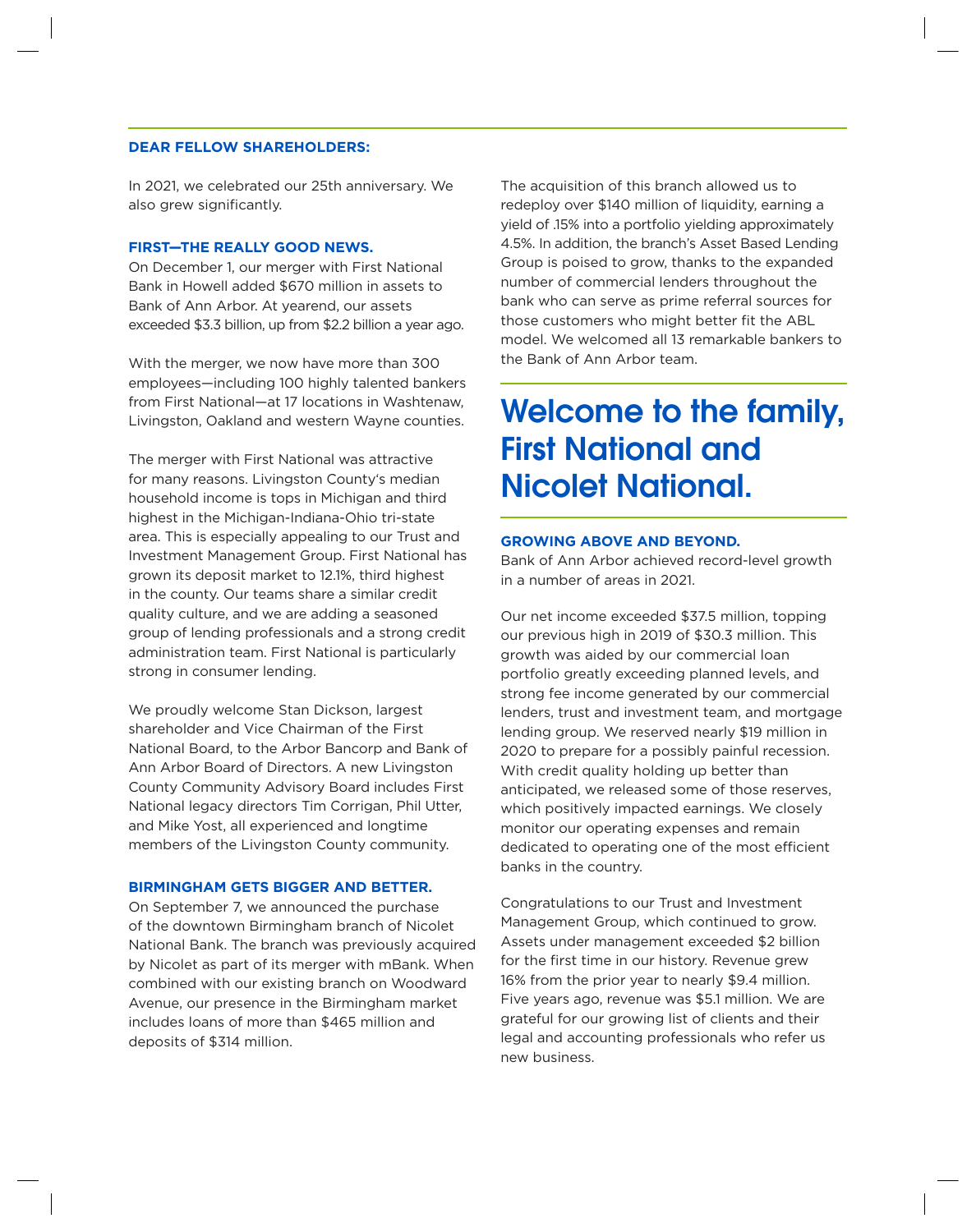Our Commercial Loan Group experienced above-budget growth in 2021, finishing the year with over \$1.4 billion in their portfolio. This group generates over 68% of the bank's total revenue. We welcome fourteen new commercial lenders from First National and Nicolet to help continue our growth in commercial loans.

# A record year for net income.

UniFi Equipment Finance, a wholly owned subsidiary of the bank specializing in small ticket equipment financing, generated record-level earnings of \$2.7 million, a 225% increase from the prior year. The bank provides UniFi with a line of credit to support its lease portfolio. This generated an additional \$3.3 million in interest income. UniFi's lease originations in 2021 exceeded \$100 million for the first time in its history, an increase of \$23 million from the previous year.

### **WELL-DESERVED ACCOLADES.**

The bank and our colleagues continue to be recognized throughout the year. In 2021, we were again featured as one of *Crain's Detroit* Fast 50 in growth, and one of the largest banks and thrifts in Metro Detroit. At yearend we were the fifth largest headquartered bank in the State of Michigan. Patti Judson, our Executive Vice President and Chief Operating Officer, was honored by *Crain's* as a Notable Woman in Banking. For the sixth time, we won the Michigan Bankers Association's Financial Literacy Award for the Fraud Seminar Program put on by our Cash Management team. And, we

# High praise for the World's Best Bankers.

received an Honorable Mention award for our Mortgage Assistance Program from the American Banker Association for their annual Community

Commitment Awards. The program targets first-time homebuyers in low and moderate census tracts. We also introduced the Upside Banking Account. According to the FDIC, nearly 5.4% of U.S. households or approximately 7.1 million households, were unbanked. This product helps them become more financially independent.

## **GOING OUT ON A HIGH NOTE.**

Executive Vice President and Chief Revenue Officer Charlie Crone, has announced his retirement at the end of April. In 2009, when Charlie took over the management of the commercial lending team, our commercial loan portfolio was \$263 million. At the end of 2021, the Ann Arbor and Plymouth portfolio was \$896 million, generating nearly 50% of the total revenue of the bank.

# Thank you, Charlie.

Charlie will be missed not only for the growth he achieved but also for his strong credit quality skills. We wish Charlie the best and thank him for his immeasurable contributions to our success.

### **RISING TO THE CHALLENGE.**

The performance of the bank and the notable growth achieved during these challenging two years is due to the terrific work being done by all of our colleagues, the World's Best Bankers; the oversight of our impressive group of Board members; and the continued support from all of our shareholders and the communities we serve. We look forward to more exceptional performance in 2022.

Tim Marshall

Bill Martin

Timothy G. Marshall President & CEO

William C. Martin Chairman of the Board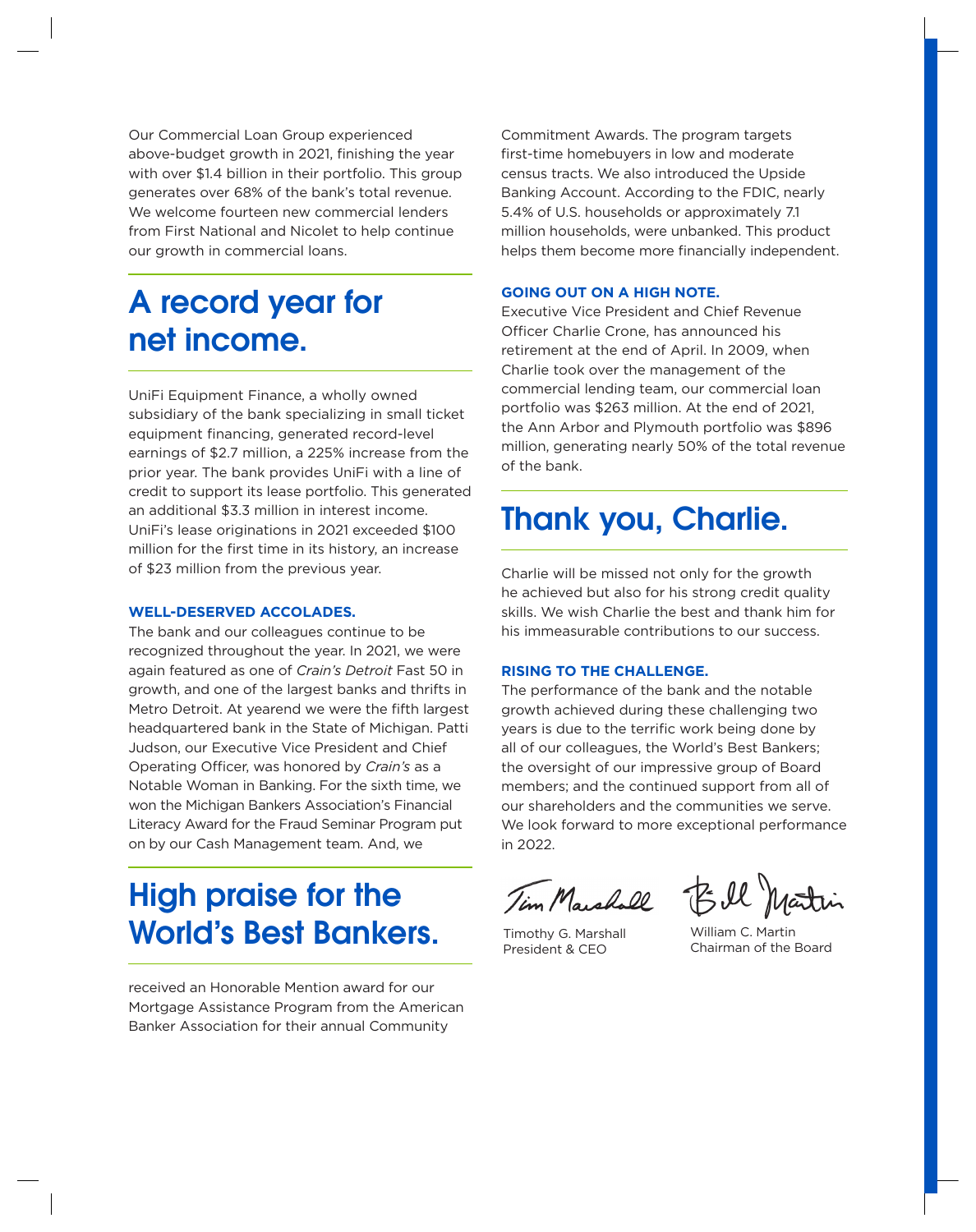# Unprecedented times. Unprecedented growth.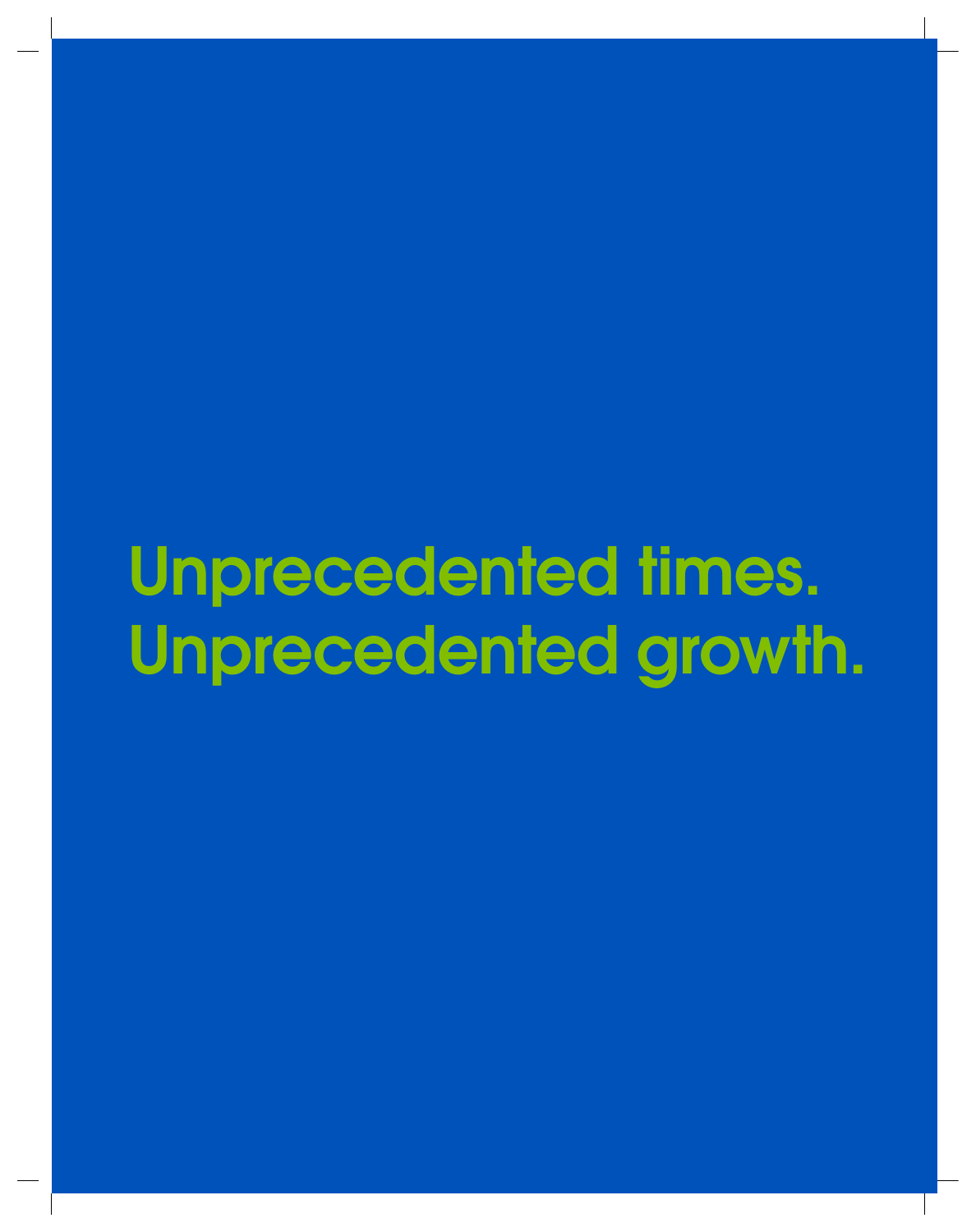# **STOCK VALUE**

 $\overline{\phantom{a}}$ 

| 14.86%                                             | 248%                                                       |  |  |
|----------------------------------------------------|------------------------------------------------------------|--|--|
| 10-year average<br>annual return<br>on stock value | <b>Total stock value</b><br>increase for<br>10-year period |  |  |
|                                                    |                                                            |  |  |
|                                                    |                                                            |  |  |

# **2021 RETURN ON ASSETS COMPARISON**



Industry comparisons as of 9/30/21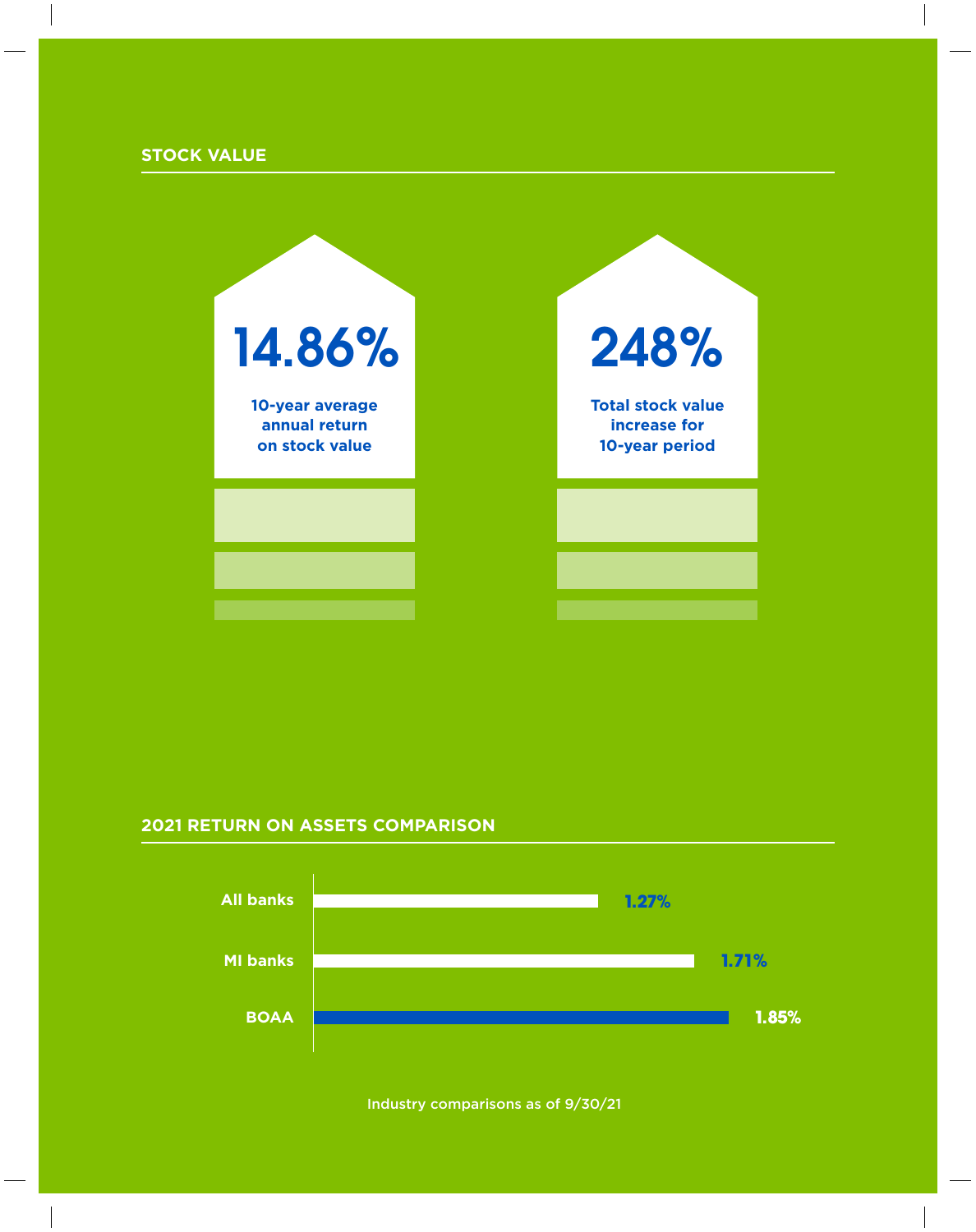**ASSETS** (\$ in millions)



**Arbor Bancorp Total Assets TO** Trust and Investment Assets Under Management

# **2021 RETURN ON EQUITY**



Industry comparisons as of 9/30/21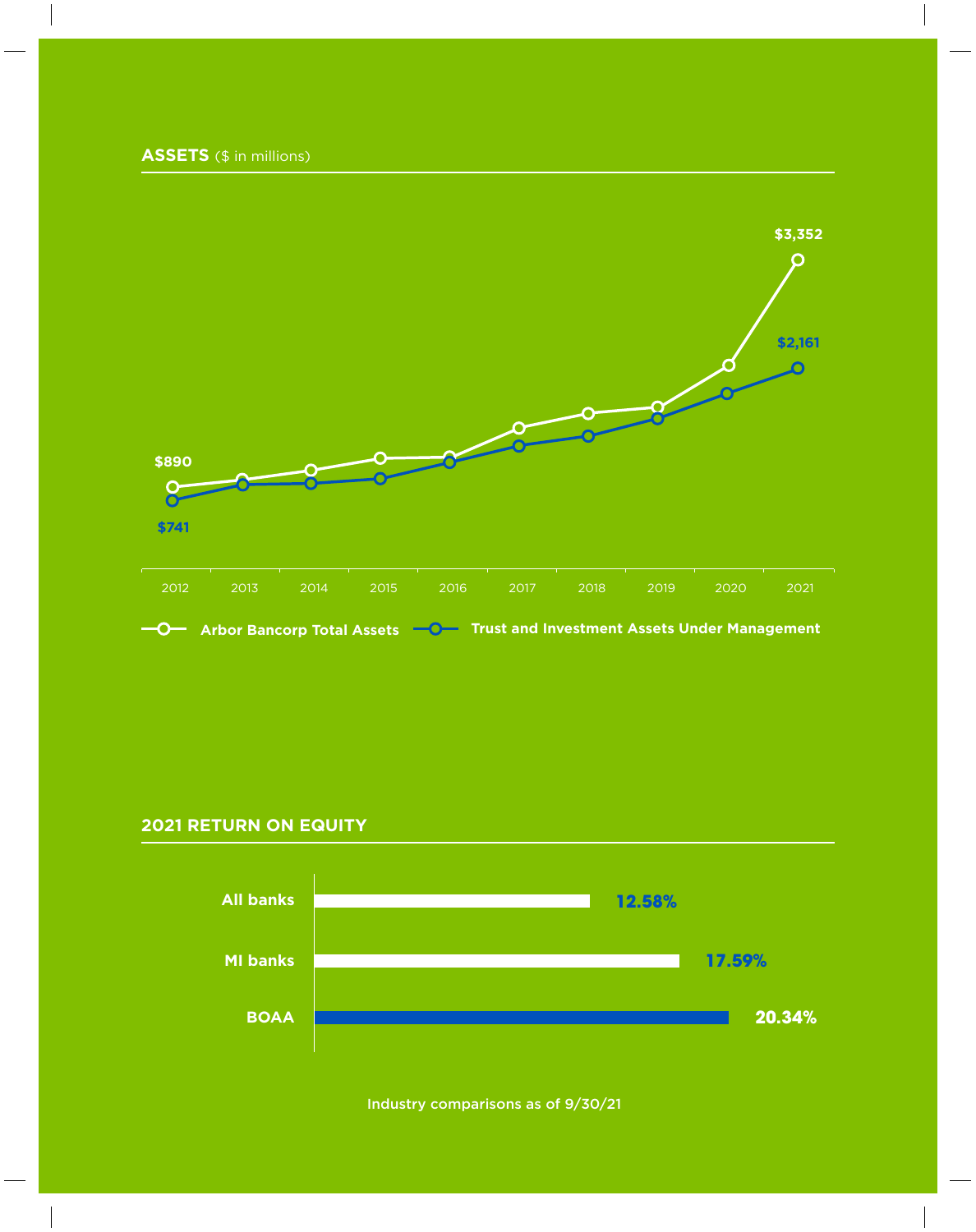# **CONSOLIDATED BALANCE SHEETS, DECEMBER 31, 2021 AND 2020**

|                                                             | 2021            | 2020          |
|-------------------------------------------------------------|-----------------|---------------|
| <b>ASSETS</b>                                               |                 |               |
| Cash and due from banks                                     | \$<br>1,041,758 | \$<br>458,318 |
| Federal funds sold                                          | 10,265          |               |
| Cash and cash equivalents                                   | 1,052,023       | 458,318       |
| Interest-bearing deposits with other financial institutions | 1,489           |               |
| Securities available-for-sale                               | 271,305         | 75,908        |
| Loans held for sale                                         | 2,921           | 4,954         |
| Loans, net of allowance of \$33,289 and \$36,969 as of      | 1,854,499       | 1,576,323     |
| December 31, 2021 and 2020, respectively                    |                 |               |
| Federal Home Loan Bank stock, at cost                       | 9,083           | 8,100         |
| Premises and equipment, net                                 | 26,108          | 19,686        |
| Cash surrender value of life insurance                      | 48,411          | 31,410        |
| Other real estate owned (OREO)                              | 457             | 716           |
| Goodwill                                                    | 59,272          | 13,087        |
| Core deposit intangible, net                                | 3,362           | 1,674         |
| Accrued interest receivable and other assets                | 23,274          | 19,229        |
| <b>TOTAL ASSETS</b>                                         | 3,352,204       | \$2,209,405   |
| <b>LIABILITIES AND SHAREHOLDERS' EQUITY</b>                 |                 |               |
| Deposits                                                    |                 |               |
| Non-interest bearing                                        | \$<br>1,068,571 | \$<br>685,066 |
| Interest bearing                                            | 1,797,675       | 1,148,639     |
| Total deposits                                              | 2,866,246       | 1,833,705     |
| Federal Home Loan Bank advances                             | 90,000          | 110,000       |
| Repurchase agreements                                       | 31,217          | 35,465        |
| Subordinated debentures                                     | 78,710          | 27,446        |
| Accrued expense and other liabilities                       | 19,178          | 13,542        |
| <b>Total liabilities</b>                                    | 3,085,351       | 2,020,158     |
| Shareholders' equity                                        |                 |               |
| Preferred stock, series A, \$1,000 par value; 2,650 shares  |                 | 12,196        |
| authorized: no shares issued and outstanding                |                 |               |
| at December 31, 2021, no liquidation value and              |                 |               |
| 15,000 shares authorized, 12,350 shares issued              |                 |               |
| and outstanding at December 31, 2020, liquidation value     |                 |               |
| of \$12,350                                                 |                 |               |
| Preferred stock, series B, \$10,000 par value; 2,000 shares | 13,390          |               |
| authorized; 1,339 shares issued and outstanding             |                 |               |
| at December 31, 2021, liquidation value of                  |                 |               |
| \$13,390 at December 31, 2021                               |                 |               |
| Common stock, no par value; 10,000,000 shares               | 101,233         | 61,245        |
| authorized; 3,455,901 and 2,853,631 shares issued and       |                 |               |
| outstanding at December 31, 2021 and 2020                   |                 |               |
| Retained earnings                                           | 152,867         | 115,287       |
| Accumulated other comprehensive income/(loss)               | (637)           | 519           |
| Total shareholders' equity                                  | 266,853         | 189,247       |

# **TOTAL LIABILITIES AND SHAREHOLDER EQUITY \$ 3,352,204 \$ 2,209,405**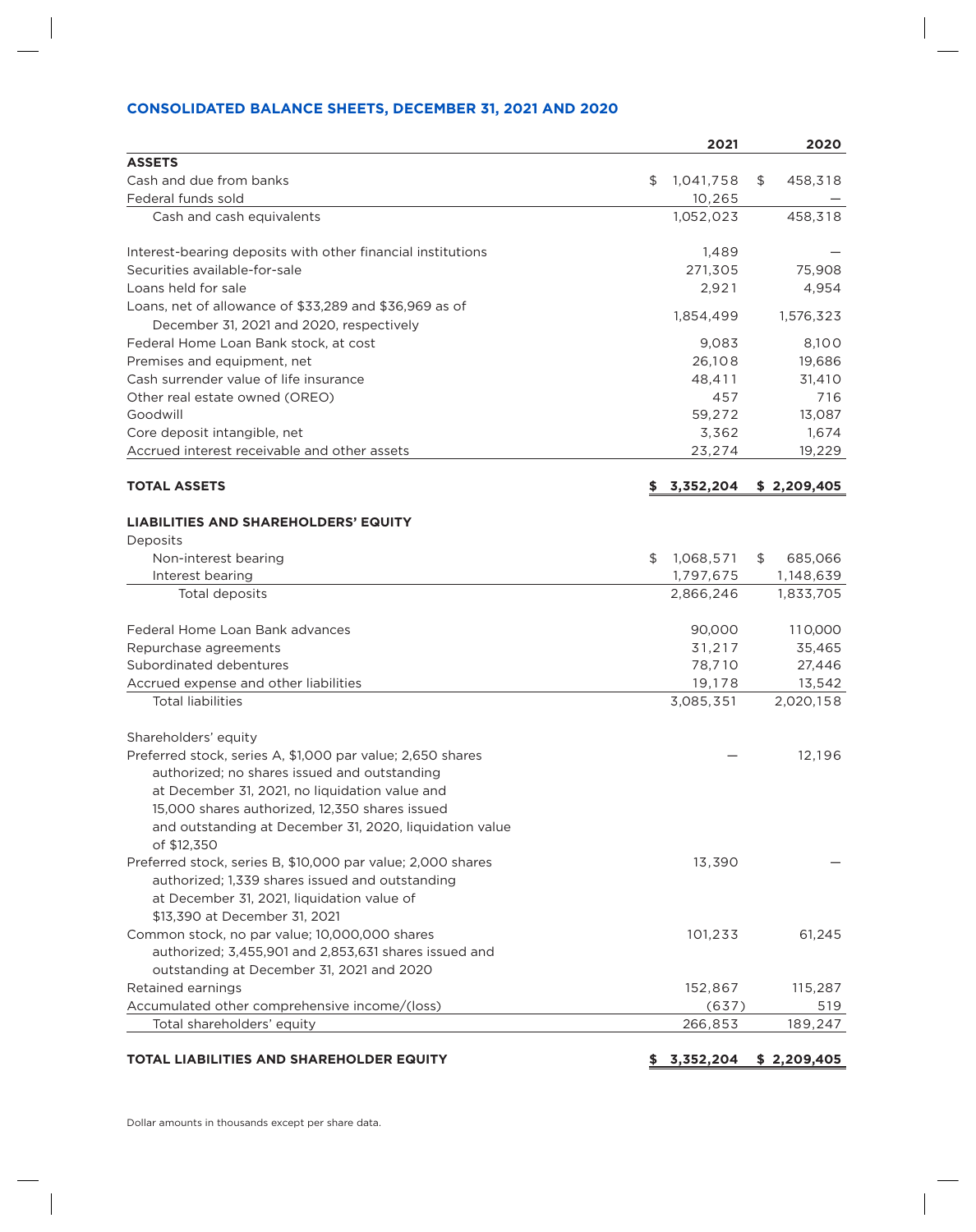|                                                        |                                               | 2021           | 2020               |
|--------------------------------------------------------|-----------------------------------------------|----------------|--------------------|
| Interest income                                        |                                               |                |                    |
| Loans, including fees                                  | \$                                            | 77,400         | \$<br>78,526       |
| Securities available-for-sale:                         |                                               |                |                    |
| Taxable                                                |                                               | 1,896          | 1,208              |
| Tax exempt                                             |                                               | 363            | 544                |
| Federal funds sold and other                           |                                               | 1,032          | 1,037              |
|                                                        |                                               | 80,691         | 81,315             |
| Interest expense                                       |                                               |                |                    |
| Deposits                                               |                                               | 2,015          | 3,138              |
| Federal Home Loan Bank advances                        |                                               | 1,661          | 2,522              |
| Subordinated debentures                                |                                               | 1,859          | 1,778              |
| Other borrowings                                       |                                               |                |                    |
| Repurchase agreements                                  |                                               | 68             | 82                 |
|                                                        |                                               | 5,603          | 7,520              |
| <b>Net interest income</b>                             |                                               | 75,088         | 73,795             |
| Provision for loan losses                              |                                               | (3,684)        | 18,939             |
| Net interest income after provision for loan losses    |                                               | 78,772         | 54,856             |
| Non-interest income                                    |                                               |                |                    |
| Service charges on deposit accounts                    |                                               | 795            | 700                |
| Income from fiduciary activities                       |                                               | 9,384          | 8,091              |
| Net gains on sales of loans held for sale              |                                               | 2,710          | 3,276              |
| Gain on sales of OREO                                  |                                               | 848            | 555                |
| Other                                                  |                                               | 4,678          | 3,510              |
|                                                        |                                               | 18,415         | 16,132             |
| Non-interest expense                                   |                                               |                |                    |
| Salaries and employee benefits                         |                                               | 29,956         | 28,056             |
| Occupancy and equipment                                |                                               | 4,864          | 4,530              |
| Marketing and business promotion                       |                                               | 2,185          | 1,996              |
| FDIC expense                                           |                                               | 1,152          | 470                |
| Other                                                  |                                               | 10,635         | 11,161             |
|                                                        |                                               | 48,792         | 46,213             |
| Income before income taxes                             |                                               | 48,395         | 24,775             |
| Income tax expense                                     |                                               | 10,003         | 4,547              |
|                                                        |                                               |                |                    |
| Net income                                             |                                               | 38,392         | 20,228             |
| Preferred stock dividends                              |                                               | 812            | 741                |
| Net income available to common shareholders            | \$                                            | 37,580         | \$<br>19,487       |
| Basic earnings per share<br>Diluted earnings per share | $\, \, \raisebox{12pt}{$\scriptstyle \circ$}$ | 12.94<br>11.80 | \$<br>6.84<br>6.06 |

Dollar amounts in thousands except per share data.

 $\overline{\phantom{a}}$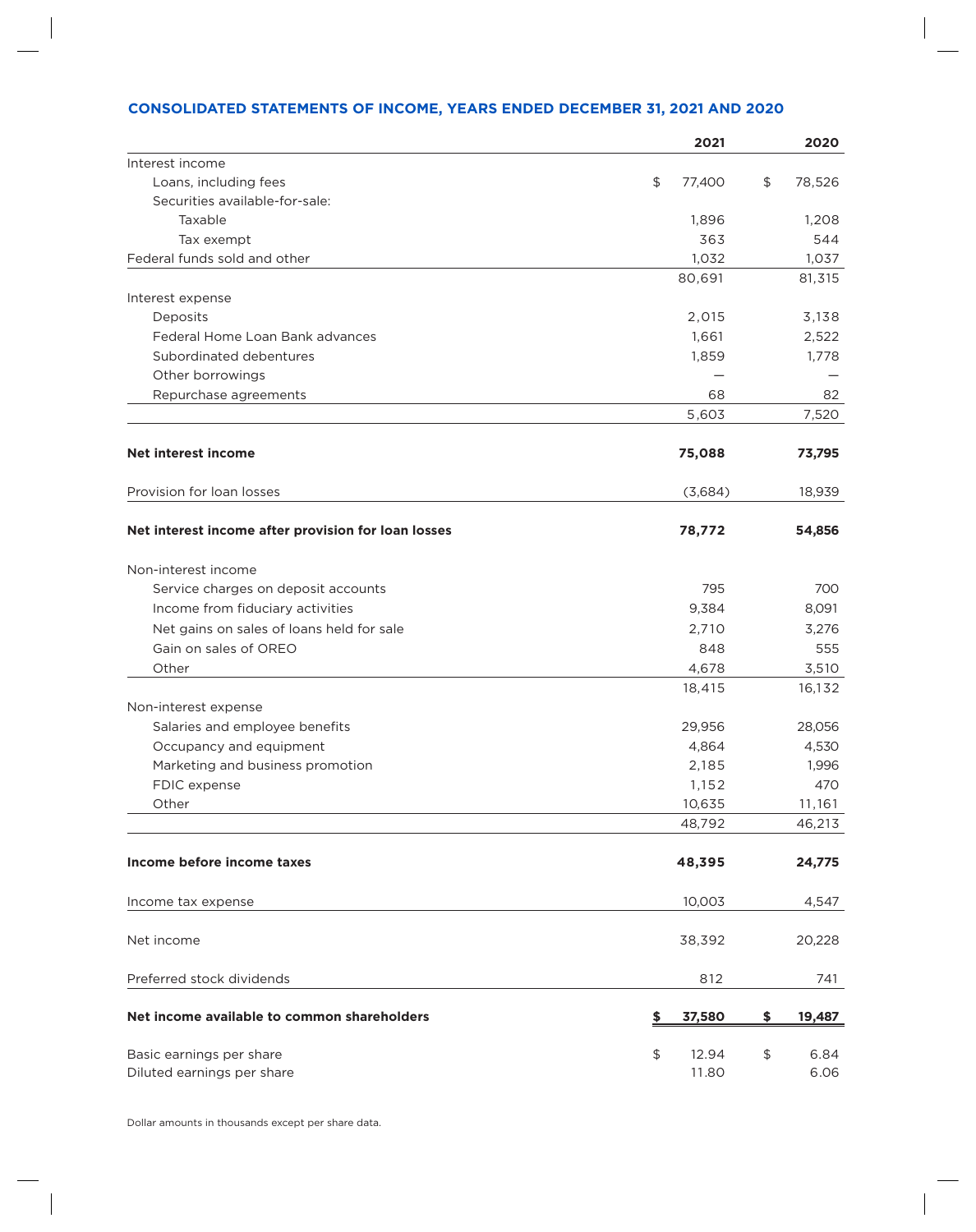## **BOARD OF DIRECTORS**

**Joshua T. Borders** *Vice President-Mortgage Lending, Independent Bank* 

**Stanley B. Dickson, Jr.** *President Dickson & Associates, P.C.*

**Jan L. Garfinkle** *Founder & Managing Director, Arboretum Ventures*

**Timothy G. Marshall** *President & Chief Executive Officer, Bank of Ann Arbor* 

**Michael C. Martin** *President, First Martin Corporation*

**William C. Martin**, **Chairman** *Athletic Director Emeritus, University of Michigan*

**Ernest G. Perich** *President, Perich + Partners, Ltd.*

**David R. Sarns** *Managing Partner, 360 Advisors, LLC*

**Joseph A. Sesi** *President & Owner, Sesi Motors, Inc.*

**Michael T. Tirico** *Host & Play-by-Play, NBC Sports Group*

**Cynthia H. Wilbanks** *Vice President Emeritus, University of Michigan*

**Jeffrey S. Williams** *Chairman of the Board, Strata Oncology, Inc.* 

#### **Directors Emeritus**

**Thomas P. Borders** *President, Midtown Group, Inc.* 

**Richard P. Eidswick** *Founding Director, Arbor Partners* 

**Isadore J. King**  *President & Owner, King Consultant Group, LLC* 

**Jan Barney Newman** *Trustee, Ann Arbor District Library Board*

**Richard N. Robb, DDS** *Regent Emeritus, Eastern Michigan University*

### **BIRMINGHAM COMMUNITY AND ADVISORY BOARD**

**David Colman** *Principal, ROCO Real Estate*

**John Hamaty** *President, Vibra-Tite*

**Brian J. Hunter** *Managing Partner, Fenner Melstrom & Dooling PLC*

**Tom Murray** *President, Stratadyne, LLC*

**Alison Orlans** *President & Chief Executive Officer, Orlans Group*

**Bernd M. Ronnisch** *President, Ronnisch Construction Group*

**Michael G. Sarafa** *Managing Partner, Vision Growth Partners*

#### **LIVINGSTON COMMUNITY AND ADVISORY BOARD**

**Timothy H. Corrigan** *Vice President & Co-Owner, Corrigan Oil*

**Philip C. Utter** *Retired President & Owner, Specialty Contract Carriers, Inc.*

**R. Michael Yost** *Retired CEO, MPY Group, LLC Retired Managing Director, The Auto Club Group*

## **OFFICE LOCATIONS**

#### **Ann Arbor**

125 South Fifth Avenue 801 West Ellsworth Road 2204 West Stadium Boulevard 2601 Plymouth Road, Suite A

**Birmingham** 33583 Woodward Avenue 260 East Brown Street

**Brighton** 8080 Challis Road 9911 East Grand River Avenue **Fowlerville** 760 South Grand Avenue

**Hartland** 10700 East Highland Road

**Howell**

101 East Grand River Avenue 4299 East Grand River Avenue 2400 West Grand River Avenue

**Plymouth**  1333 West Ann Arbor Road

**Saline**  179 East Michigan Avenue

**Whitmore Lake** 9775 M-36

**Ypsilanti** 7 West Michigan Avenue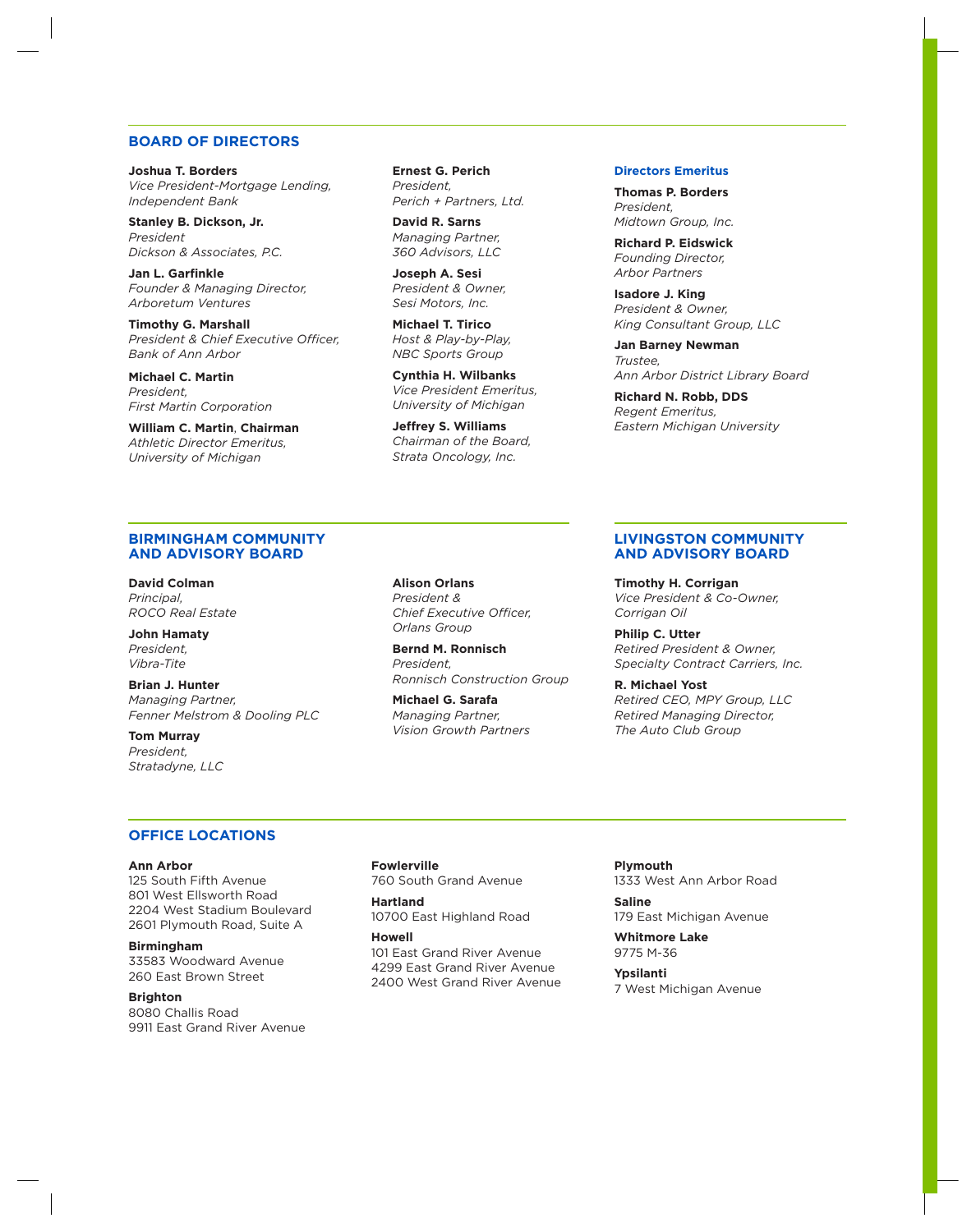# New locations New board members New employees New growth records New shareholder value New ways to help